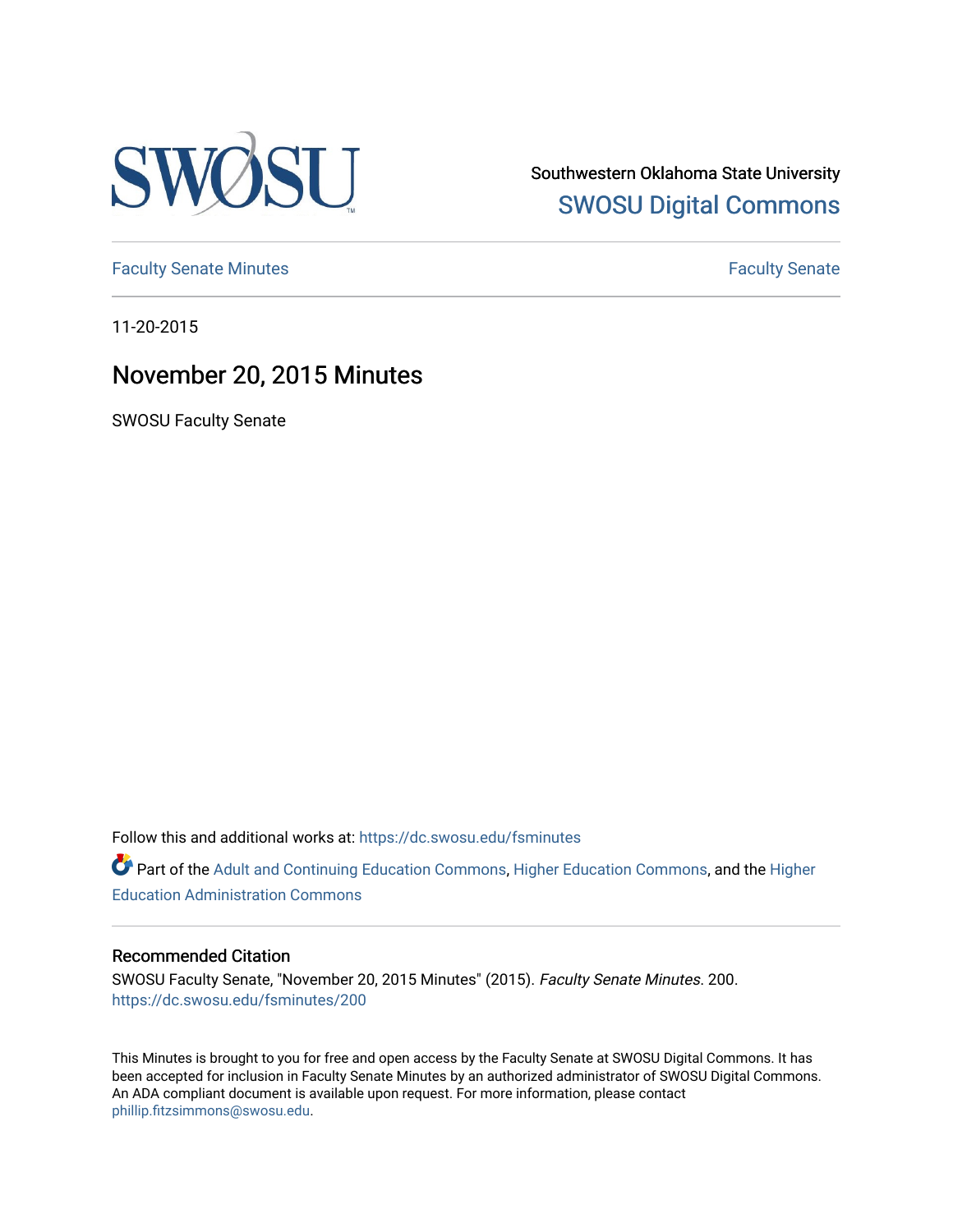## SWOSU Faculty Senate

## November 20th, 2015 Approved Minutes

I. **Call to Order**: Faculty Senate President Jared Edwards called the meeting to order at 2:02 pm in EDU 201.

II. **Establishment of a Quorum**: The following members were in attendance: Tammy Blatnick, John Bradshaw, Krista Brooks, Lisa Castle, Dayna Coker (Sayre), Tommye Davis (Sayre), Stacey DiPaolo, Jerry Dunn, Jared Edwards, Kristin Griffeath, Ryan Haggard, Tiffany Kessler, Sunu Kodumthara, Ron Koehn, Doug Linder, Jim Long, Hardeep Saluja (for Scott Long), Tom McNamara, Evette Meliza, Bo Pagliasotti, Cynthia Pena, Jane Long (for Linda Pye), Les Ramos, Ann Russell, Jeremy Evert (for Karen Sweeney), LeaAnne Hume (for Marcy Tanner), Wayne Trail, Muatasem Ubeidat and Trisha Wald.

III. **Certification of Substitutes**: Jane Long for Linda Pye (Library); Jeremy Evert for Karen Sweeney (Business and Computer Science); Todd Parker for Lisa Schroeder (Art, Communication, and Theater); LeaAnne Hume for Marcy Tanner (Nursing); Hardeep Saluja for Scott Long (Pharmacy).

IV. **Approval of Minutes**: The minutes of the October meeting were approved as corrected, by adding Jackie Gregory as a substitute for Tiffany Kessler via ITV.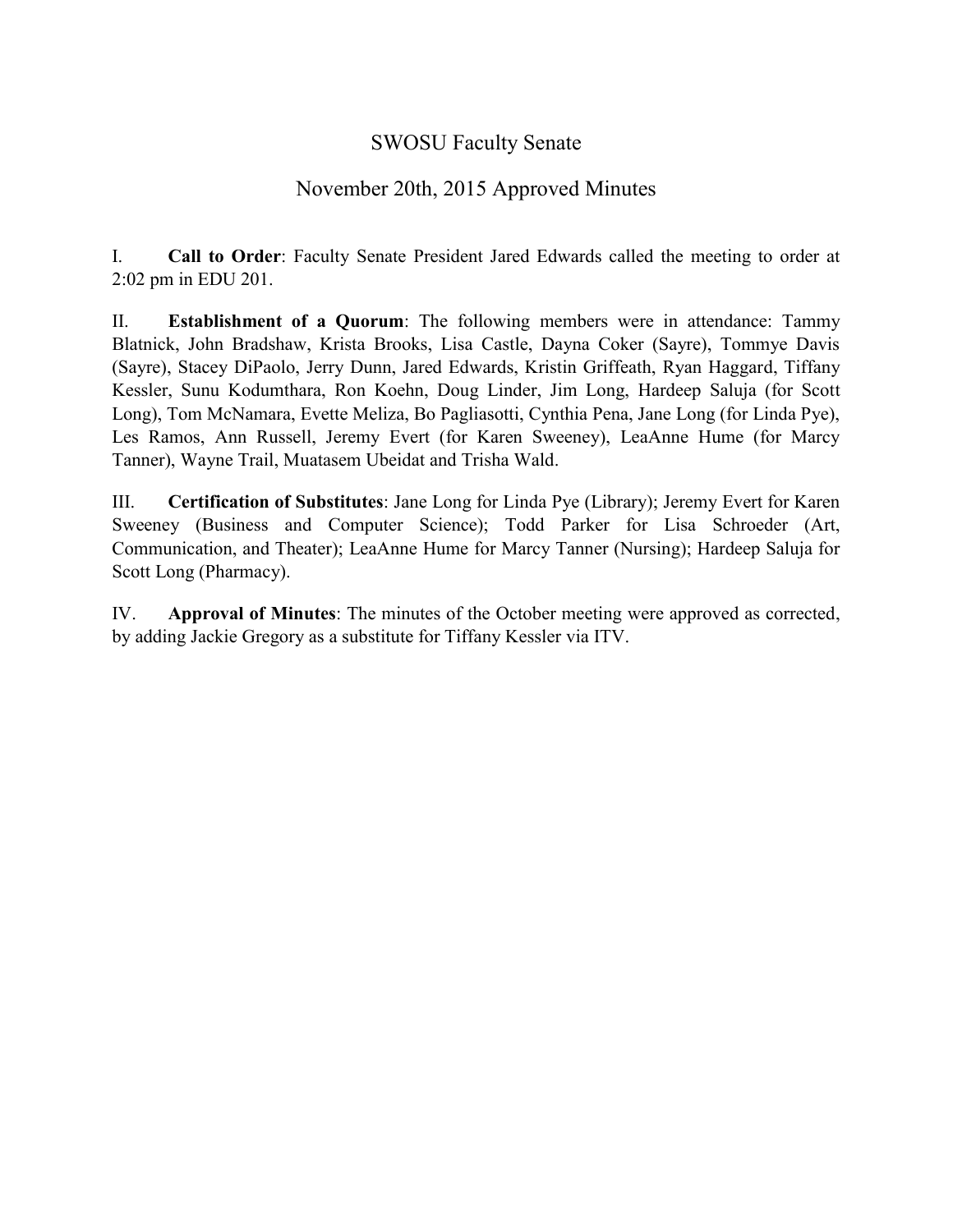### V. **Announcements**

- A. President Jared Edwards
	- 1. Executive Council Meeting of 11/9/15
		- *a) New phone company will be Dobson Technologies;*
		- *b) We should save around \$100,000 per year with credit card change;*
		- *c) Goal and expectation is to save \$500,000 through operating changes;*
		- *d) State revenue is just over 95% of expectations—below 95% causes cuts;*
		- *e) Discussion of Governor's Executive Order; and*
		- *f) 1 cent sales tax is moving forward toward ballot.*
	- 2. Administrative Council Meeting of 11/9/15
		- *a) IT—please limit access to IT closets, including for storage;*
		- *b) Exploring idea of students paying for printing on campus;*
		- *c) In 2016 SARA students will need to be reported (online, out of state);*
			- (1) May limit out of state experiential course opportunities
		- *d) Some ITV equipment on campus and off campus is being updated;*
		- *e) Black Kettle Hall is being staffed and furnished;*
		- *f) We are encouraged to like and retweet SWOSU social media feeds;*
		- *g) Continued defibrillator discussion;*
		- *h) Reminded that if a student is deceased, the Dean of Students has a protocol;*
		- *i) A new instructor course evaluation through CANVAS is being piloted in Nursing;*
		- *j) Financial aid issues for modular classes and electives;*
		- *k) Instructor withdrawals from classes should be processed immediately; and*
		- *l) Payroll changes due to ACA may cause some bank information requests.*
	- 3. OSHRE Meeting of 11/14/15
	- 4. Meeting with Provost on 11/17/2015
		- *a) Retrenchment Policy;*
		- *b) Summer school correction; and*
		- *c) Issues of rubrics for online and face-to-face classes.*
- B. Secretary/Treasurer Trisha Wald
	- 1. Roll Sheet—please sign
	- 2. Treasurer's Report